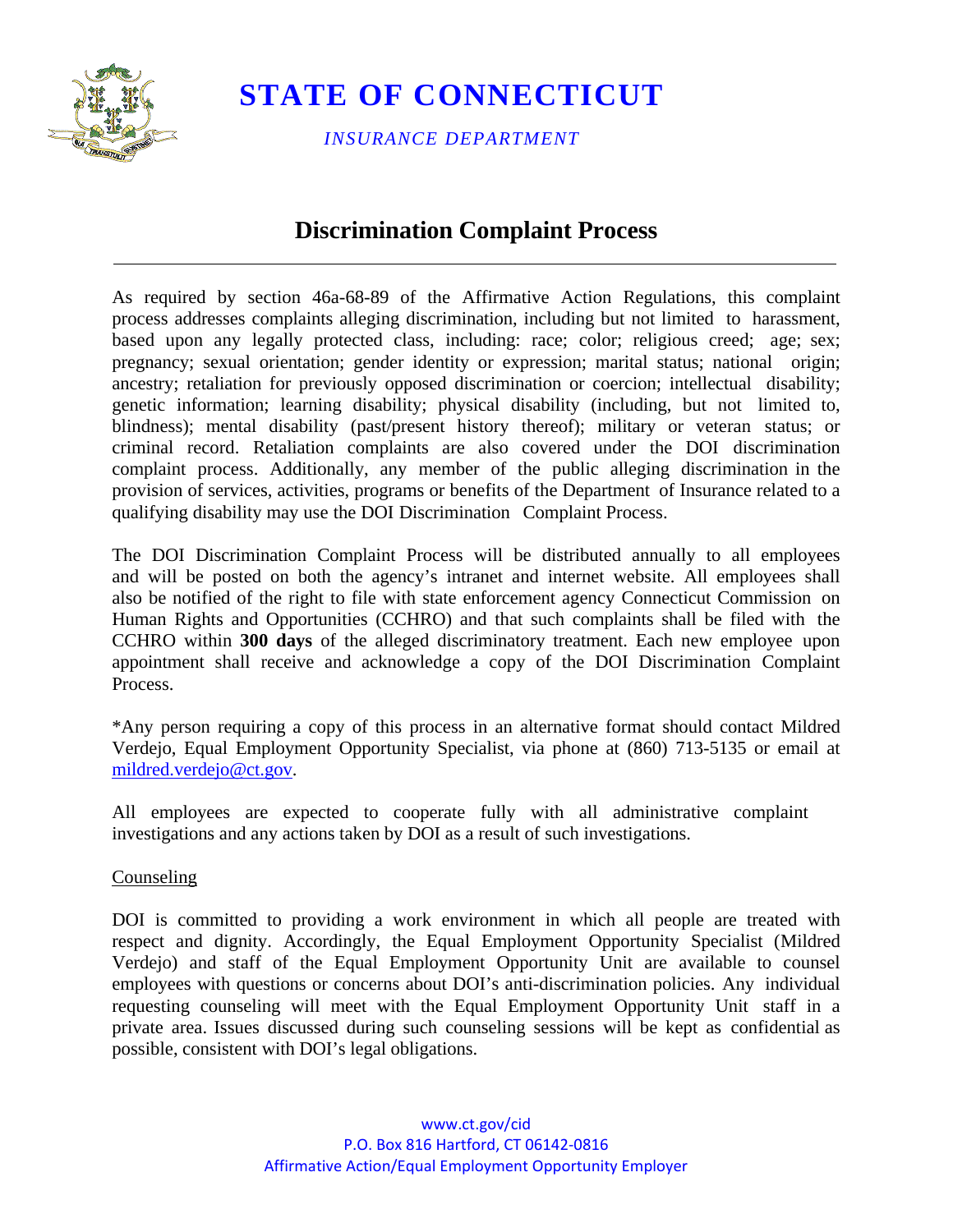

*INSURANCE DEPARTMENT*

During such counseling sessions, the participants will be advised of their rights under state and federal anti-discrimination laws and the right to file directly with the CCHRO or other appropriate enforcement agencies to ensure that legal options for filing with these agencies are not foreclosed. Participants will be provided with applicable DOI policies and will be given a copy of the DOI Discrimination Complaint Process.

Mildred Verdejo may be contacted at (860) 713-5135 and is located at 450 Columbus Boulevard, Suite 1501, Hartford, CT 06103.

### Internal Complaint Process

All complaints alleging discrimination or retaliation should be filed as soon as possible after the alleged act of discrimination or retaliation, and, absent extenuating circumstances, no later than thirty (30) days from the date of the alleged act.

Complaints may be made verbally or in writing to the Equal Employment Opportunity Unit or the DOI Human Resources Division. The DOI Human Resources Division shall promptly forward any complaint alleging discrimination or retaliation to the Equal Employment Opportunity Unit for investigation. Accommodations to the filing process will be made available for persons with disabilities upon request. The filing date of the complaint is the day the complaint is received in the Equal Employment Opportunity Unit or Human Resources Division.

Each complaint must contain the following:

- The full name and address of the complainant;
- The full name and work address of the respondent;
- A brief description of the alleged act(s) of discrimination and location(s)
- The date(s) of the alleged  $act(s)$
- The complainant's protected class(es);
- The complainant's signature and date.
- 1) The Equal Employment Opportunity Unit shall notify the respondent (person(s) against whom the complaint is filed) that a complaint has been filed.
- 2) The Equal Employment Opportunity Unit shall notify the Commissioner, and when appropriate, the Director(s) of the business center where the parties work of necessary details of the allegations.
- 3) A member of the Equal Employment Opportunity Unit shall try to facilitate conciliation between the complainant and the respondent where there is an indication that both parties are willing to work together towards a resolution.
- 4) If no conciliatory agreement is possible, the Equal Employment Opportunity Unit shall continue with the investigatory process, keeping the Commissioner and Director of the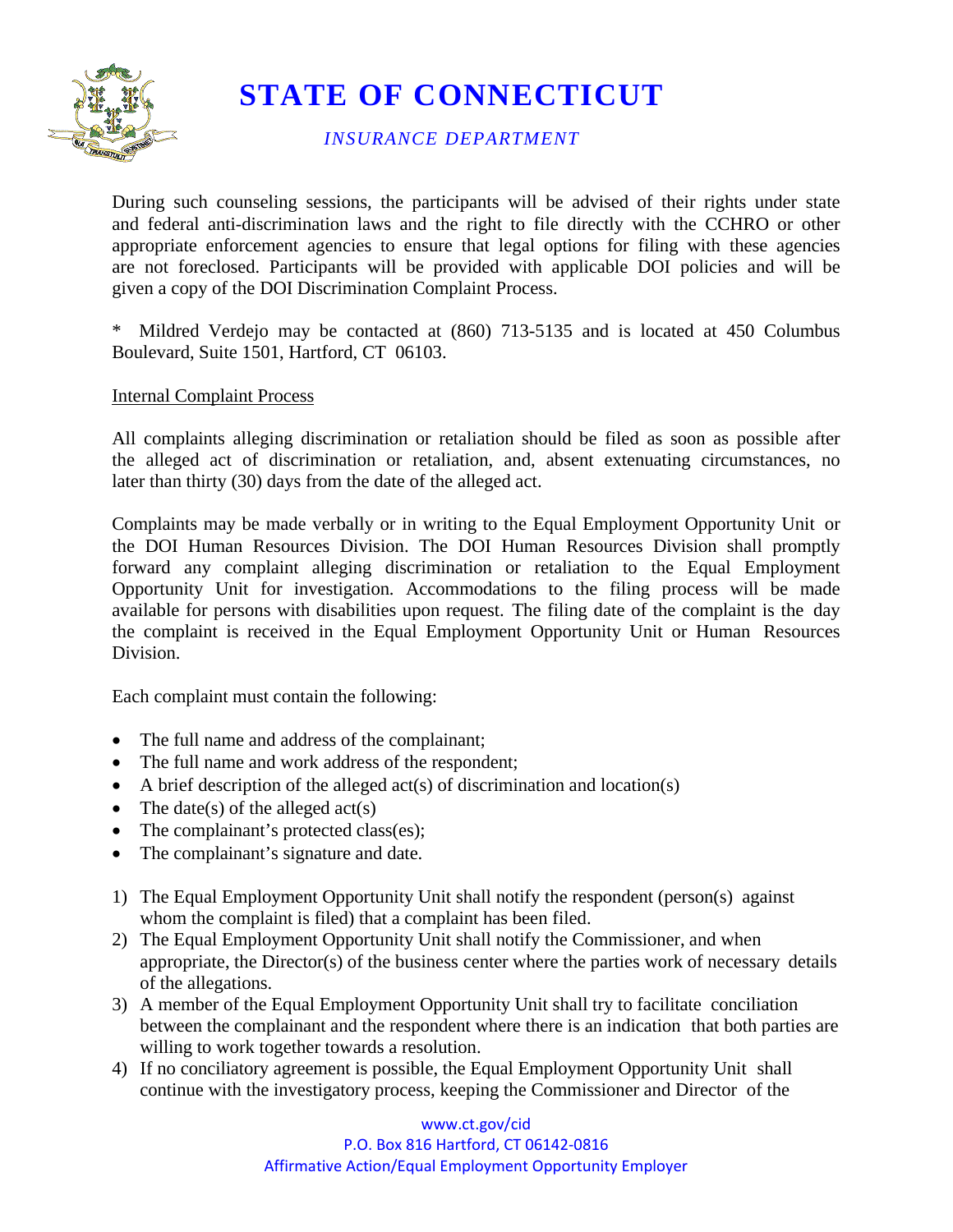

### *INSURANCE DEPARTMENT*

business center fully informed of its progress.

- 5) The Equal Employment Opportunity Unit shall investigate all complaints and prepare a summary of the findings for administrative review. The discrimination complaint process includes time frames not exceeding ninety (90) days for filing, processing and resolution of such matters.
- 6) The Equal Employment Opportunity Unit will notify the complainant, respondent and the parties listed above of the final determination in writing.
- 7) All complainants retain the right to pursue a remedy through other administrative, collective bargaining, and/or legal channels or with appropriate enforcement agencies.
- 8) If the investigation of the complaint indicates a policy violation occurred, the findings will be reviewed with the Commissioner (or designee), who will determine appropriate disciplinary action.
- 9) The Equal Opportunity Unit shall maintain all records of affirmative action complaints, investigations, outcomes, and their disposition. Records so retained shall be confidential, except where disclosure is required by law. These records are subject to examination by the Commission on Human Rights and Opportunities. DOI will notify the Commission on Human Rights and Opportunities annually, through its Affirmative Action Plan, of all discrimination complaints and any remedial actions taken. The Equal Employment Opportunity Unit will review all records of complaints and their dispositions annually to discern any pattern(s) of discrimination.

### Legal Remedies

In addition, any person who believes he/she has been the subject of any act of unlawful discrimination may file a written complaint of discrimination with:

1. Connecticut Commission on Human Rights & Opportunities (CCHRO) Capitol Region Office, 450 Columbus Blvd, Suite 2 Hartford, CT 06103 (860) 566-7710 (860) 566-7710 (TDD also) (860) 566-1997 (FAX)

Complaints must be filed with the CCHRO no later than three hundred (300) days after the alleged act of discrimination occurred.

2. Equal Employment Opportunity Commission (EEOC) John F. Kennedy Federal Building 475 Government Center Boston, MA 02203 (800) 669-4000 (Voice) (800) 669-6820 (TDD)